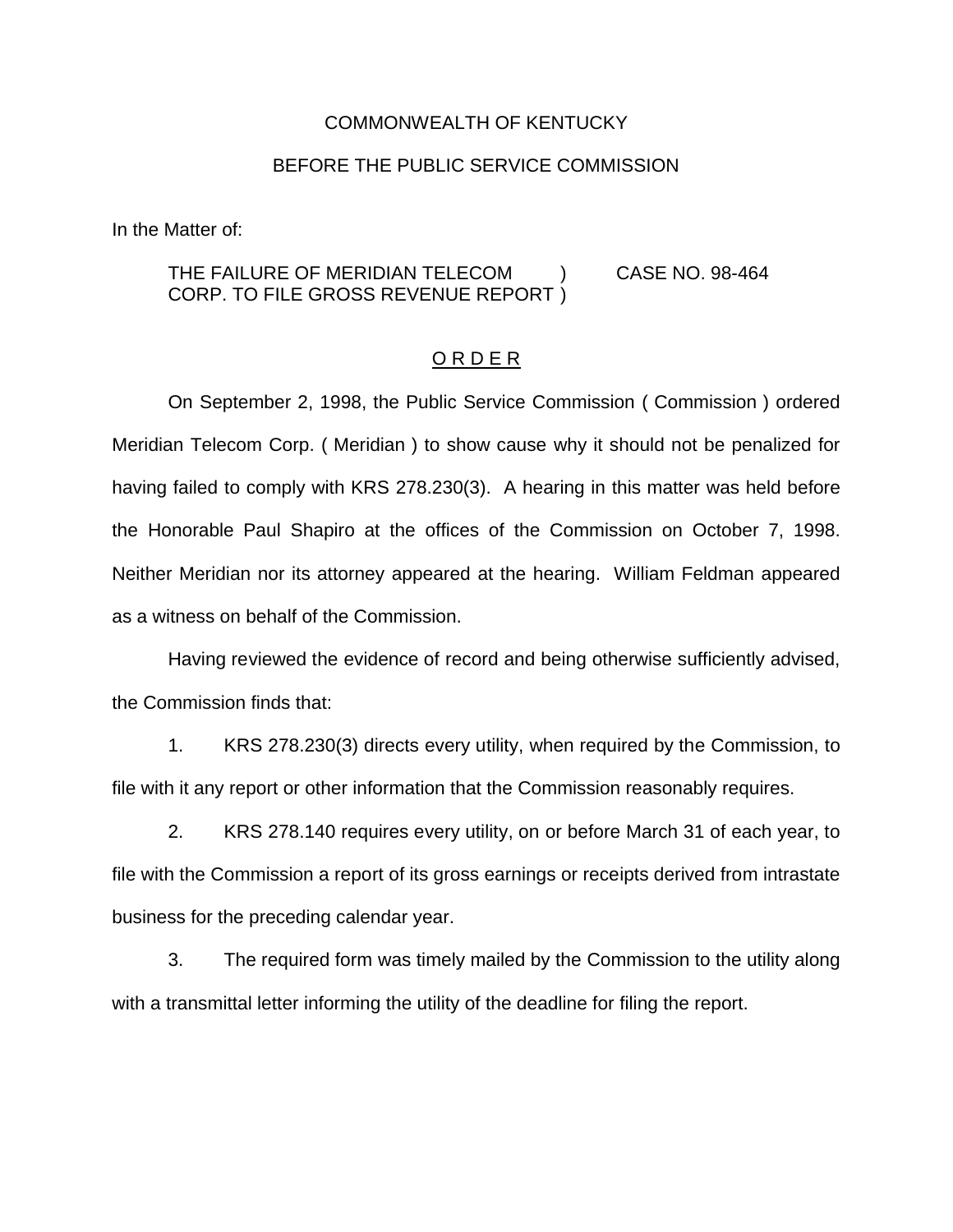4. As of the date of this Order, a gross revenue report has not been filed with this Commission by Meridian for calendar year 1997.

5. KRS 278.990(1) provides that if any utility willfully violates any of the provisions of KRS Chapter 278 or any regulation promulgated thereunder it shall be subject to a civil penalty to be assessed by the Commission for each offense not less than \$25.00 nor more than \$2,500.

6. Meridian has willfully failed to comply with KRS 278.230(3).

7. Meridian should be assessed a penalty of \$250 for its willful failure to comply with KRS 278.230(3).

IT IS THEREFORE ORDERED that:

1. Meridian is assessed a penalty of \$250 for its willful violation of KRS 278.230(3).

2. Meridian shall pay the assessed penalty within 20 days of the date of this Order. Payment shall be made by certified check or money order made payable to Treasurer, Commonwealth of Kentucky and shall be mailed or delivered to the Office of General Counsel, Public Service Commission of Kentucky, 730 Schenkel Lane, P.O. Box 615, Frankfort, Kentucky 40602.

3. Within 20 days of the date of this Order Meridian shall file with the Commission a completed gross revenue report for the 1997 calendar year.

-2-